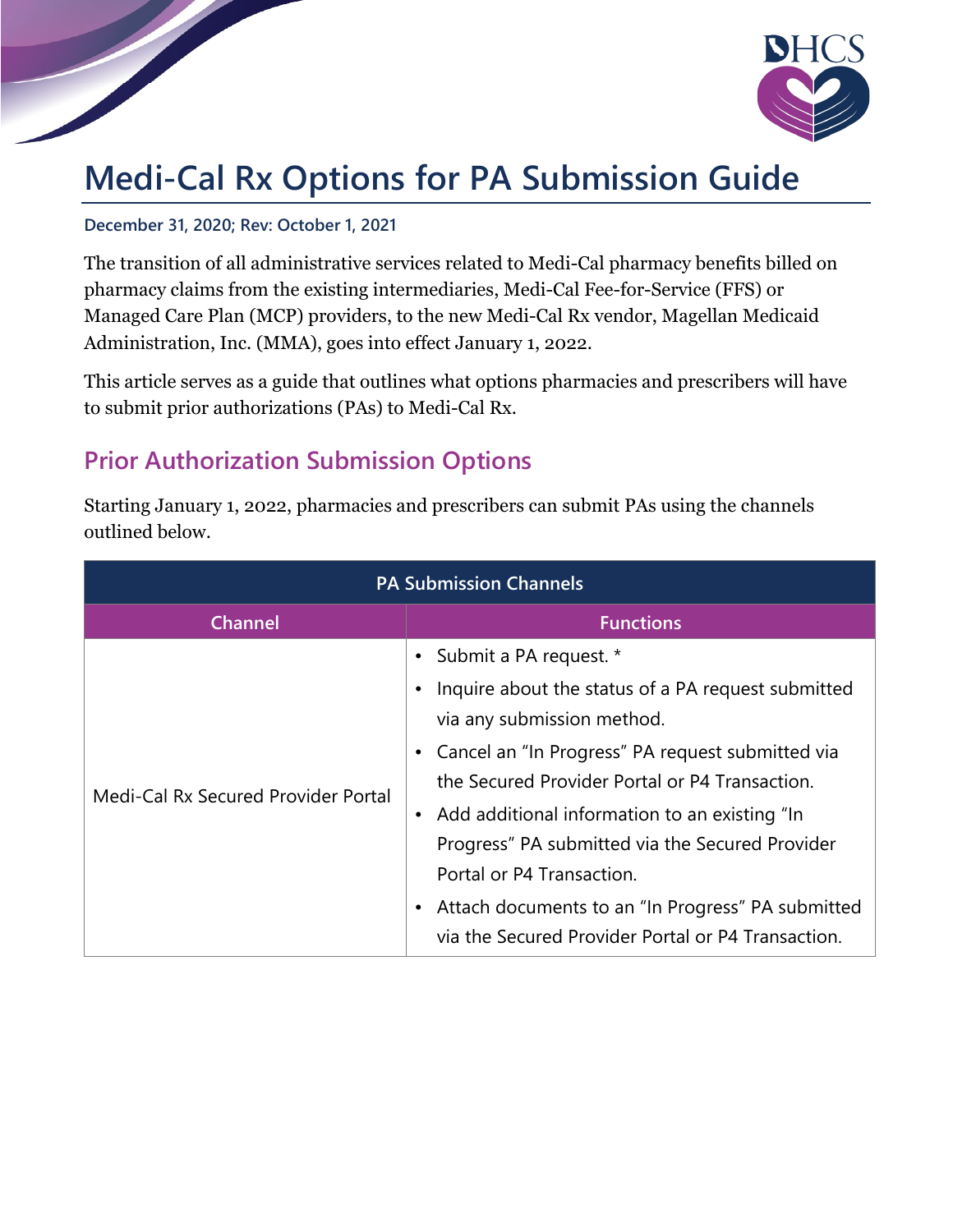| <b>PA Submission Channels</b>  |                                                                                                                                                                                                                                                                                                                                                                                                                                                                                                                                                                                                                                                                                                                                                                                                                               |
|--------------------------------|-------------------------------------------------------------------------------------------------------------------------------------------------------------------------------------------------------------------------------------------------------------------------------------------------------------------------------------------------------------------------------------------------------------------------------------------------------------------------------------------------------------------------------------------------------------------------------------------------------------------------------------------------------------------------------------------------------------------------------------------------------------------------------------------------------------------------------|
| <b>Channel</b>                 | <b>Functions</b>                                                                                                                                                                                                                                                                                                                                                                                                                                                                                                                                                                                                                                                                                                                                                                                                              |
| CoverMyMeds <sup>®</sup> (CMM) | CMM Interacts in real time with FirstRx <sup>5M</sup> and MRx<br>$\bullet$<br>Decide.<br>- Clinical Decision Module questions presented<br>directly to the prescriber.<br>Covered alternatives presented in real time.<br>$\bullet$<br>Clinical information submitted by the prescriber<br>$\bullet$<br>may allow for real-time approvals.<br>Cases requiring further review will be routed to the<br>$\bullet$<br>MMA clinician team for additional evaluation of<br>medical necessity.<br>CMM allows prescribers to submit, add information<br>$\bullet$<br>to, inquire about, or cancel a PA.<br>More information can be found in the Medi-Cal Rx:<br>$\bullet$<br>CoverMyMeds How-To Guide (under Reference<br>Materials at www.medi-<br>calrx.dhcs.ca.gov/provider/forms) or on the CMM<br>website: www.covermymeds.com. |
| Fax                            | Fax $#$ (800-869-4325) will be effective on the Go-<br>$\bullet$<br>Live date.<br>Providers can submit a PA request via fax by<br>$\bullet$<br>utilizing the following approved forms:<br>$-50-1$<br>$-50-2$<br>$-61-211$<br>- New Medi-Cal Rx PA Request Form<br>Providers can submit additional documentation to<br>$\bullet$<br>the same fax $# (800-869-4325)$ .<br><b>Unapproved Forms: Providers will be faxed the</b><br>$\bullet$<br>correct form and directed to the Medi-Cal Rx<br>Provider Portal to obtain approved fax forms.                                                                                                                                                                                                                                                                                    |